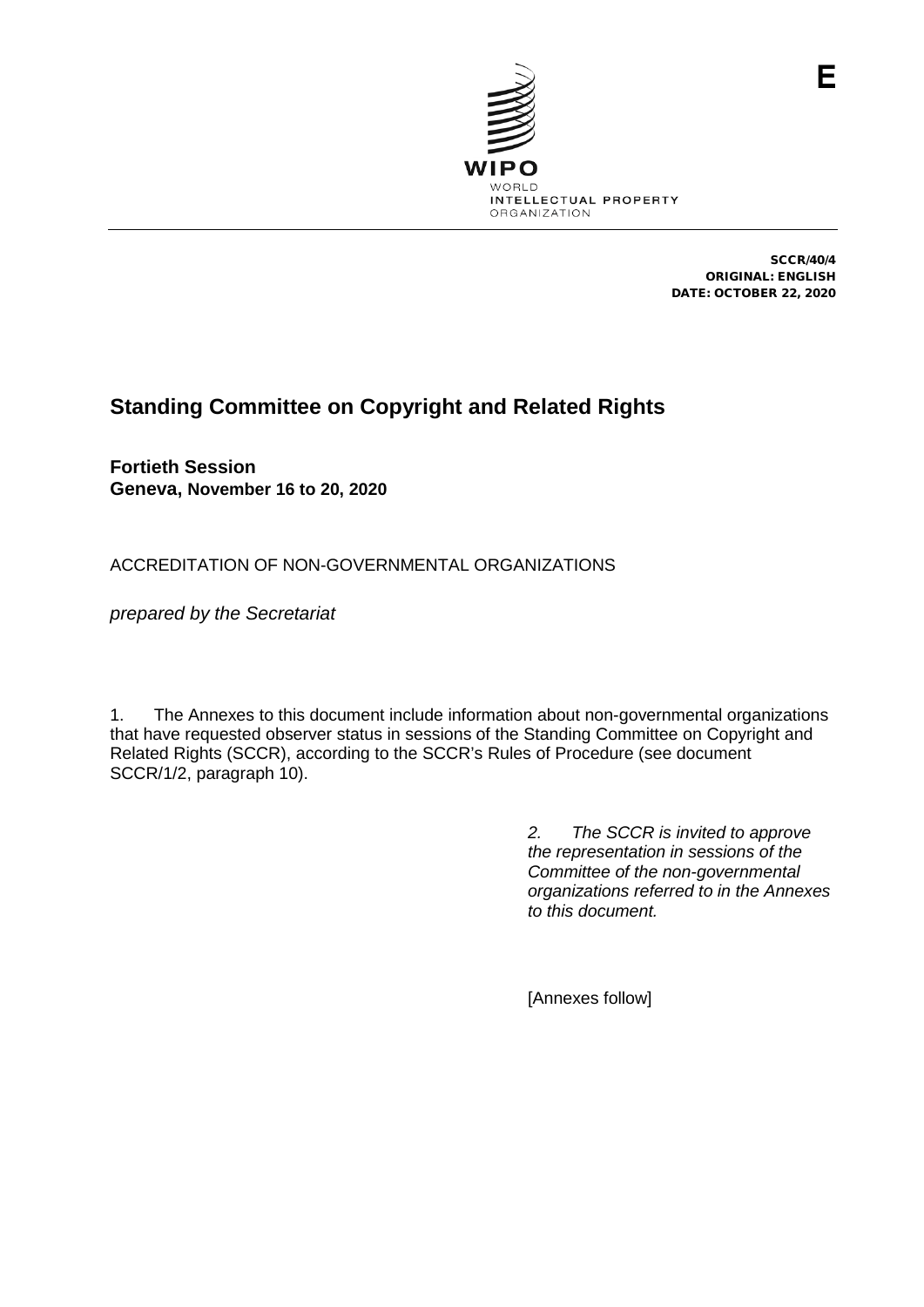## NON-GOVERNMENTAL ORGANIZATIONS THAT HAVE REQUESTED REPRESENTATION AS OBSERVERS IN SESSIONS OF THE STANDING COMMITTEE ON COPYRIGHT AND RELATED RIGHTS (SCCR)

# *Artists Rights Society (ARS)*

Artists Rights Society (ARS) is the preeminent copyright, licensing, and monitoring organization for visual artists in the United States. Founded in 1987, ARS represents the intellectual property rights interests of over 122,000 visual artists and their estates from around the world. ARS represents American artists who become its direct adherents and it represents foreign artists who are members of affiliated arts organizations abroad.

# *Full contact information*

Vice President: Janet Hicks

Artists Rights Society 65 Bleecker Street, 12th floor New York, NY 10012

Telephone number: +1 212 420 9160 Email: [Jhicks@arsny.com](mailto:Jhicks@arsny.com) Web: [www.arsny.com](http://www.arsny.com/)

[Annex II follows]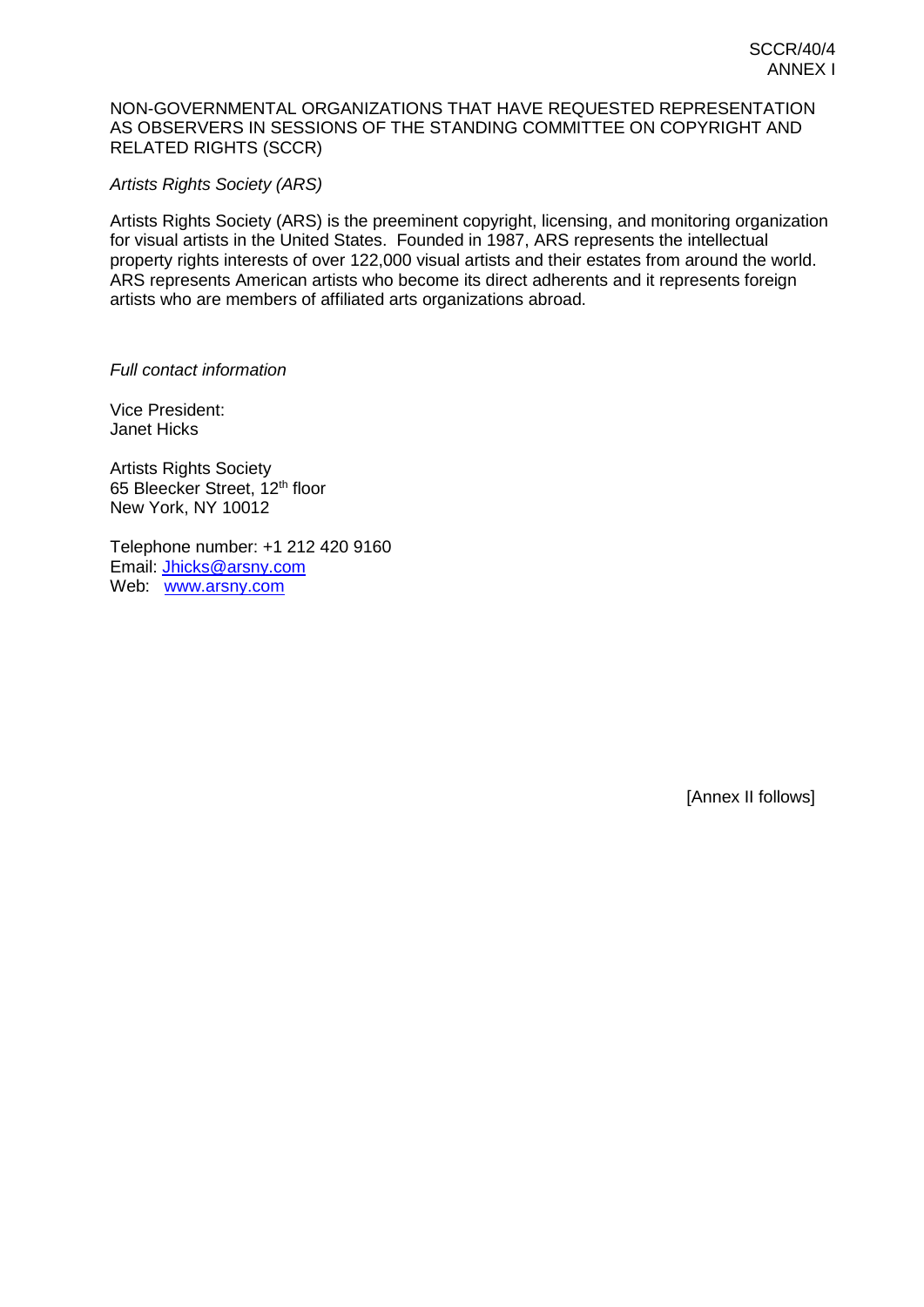# *The Authors Guild*

The Authors Guild is the oldest and largest professional organization of writers in the United States, having been created in 1912 as the "Authors League". Its approximately 10,000 members include novelists, historians, journalists, and poets—traditionally and independently published—as well as literary agents and representatives of writers' estates. The Guild is dedicated to creating a community of working writers and ensuring that they are treated fairly, which includes providing members with legal guidance and advice, as well as conducting webinars and other programs that help provide authors with marketing and other business skills.

*Full contact information*

Executive Director: Mary E. Rasenberger

1 East 32nd Street 7th Floor New York NY 10016

Tel.: +1 (212) 563-5904 E-mail: [mrasenberger@authorsguild.org](mailto:mrasenberger@authorsguild.org)  Web: [www.authorsguild.org](http://www.authorsguild.org/)

[Annex III follows]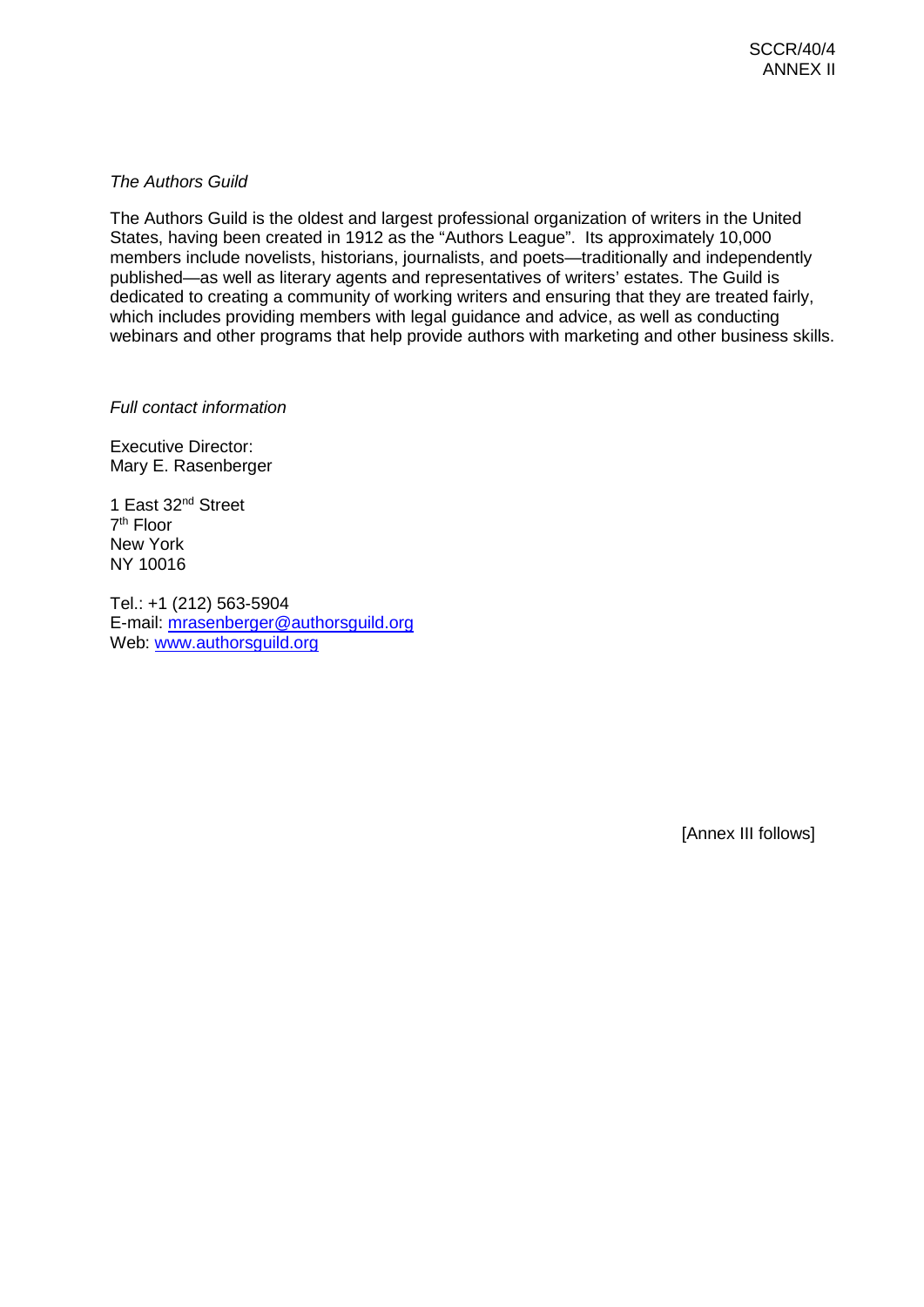# *BILDUPPHOVSRÄTT I Sverige ek för (formerly BUS)*

*Bildupphovsrätt* I *Sverige ek för (formerly BUS)* is the Swedish collective management organization (CMO) of copyright and related rights for visual creators based in Stockholm, Sweden. It was formed in 1989 and presently has 9200 individual members. It also represents six member organizations within the field of visual arts and through reciprocal agreements with sister societies around the world it also represents about 100,000 foreign visual creators in Sweden. Its management of copyright and related rights is regulated by the CRM-directive and it is a registered CMO at The Swedish Intellectual Property Office. It is a member of CISAC, IFRRO and EVA (European Visual Artists).

#### *Full contact information*

CEO: Mats Lindberg

Bildupphovsrätt I Sverige Hornsgatan 103 117 28 Stockholm

Telephone number: 08-545 533 80 Email: [Mats.Lindberg@bildupphovsratt.se](mailto:Mats.Lindberg@bildupphovsratt.se) Web: <https://bildupphovsratt.se/ar-du-bildskapare>

[Annex IV follows]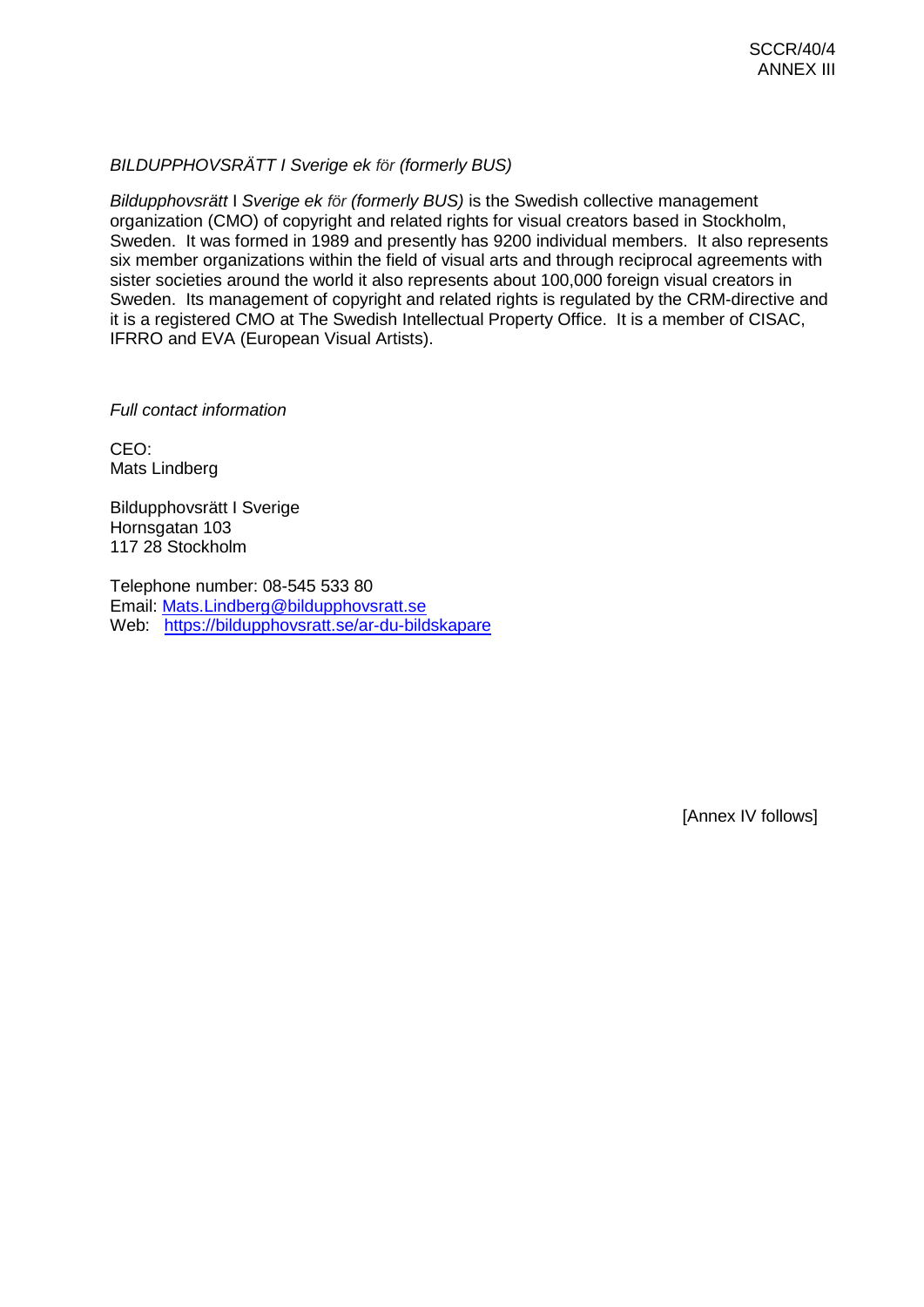# *European Students' Union*

The European Students' Union (ESU) is the umbrella organization of 46 National Unions of Students (NUS) from 40 countries. The NUSs are open to all students in their respective countries regardless of political persuasion, religion, ethnic or cultural origin, sexual orientation or social standing. ESU's members are also student-run, autonomous, representative and operate according to democratic principles.

Being the umbrella organization of national unions of students of Europe, ESU strives for better and comprehensive protection of intellectual property of students. Within ESU's Plan of Work of 2019-2020, our General Assembly has proclaimed that ESU should focus on lobbying for fair and proportional student ownership of their intellectual property.

#### *Full contact information*

Executive Committee Member: Rajko Golović

European Students' Union Mundo-Madou Avenue des Arts 7/8 1210 Bruxelles; Belgium

Telephone number: 08-545 533 80 Email: [rajko.golovic@esu-online.org](mailto:rajko.golovic@esu-online.org) [secretariat@esu-online.org](mailto:secretariat@esu-online.org)

Web: <https://www.esu-online.org/>

[Annex V follows]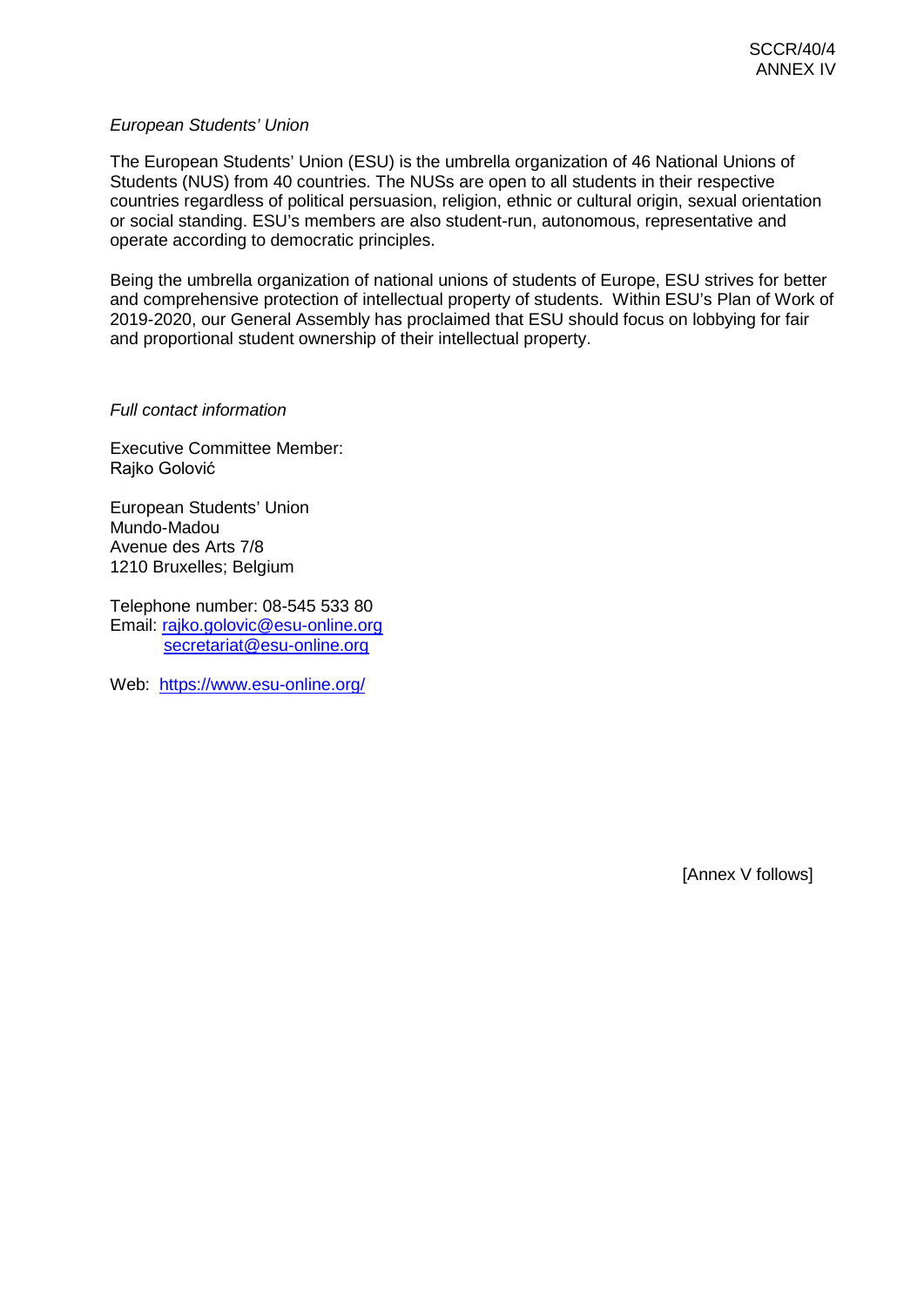# *IAFAR Ltd (Independent Alliance For Artist Rights)*

IAFAR was founded to advocate, increase awareness and educate performers regarding neighboring rights and equitable remuneration.

It tackles worldwide issues affecting the collection of royalties for artists' neighboring rights and collaborates with CMOs and other interested parties to ensure the collections for these rights are as efficient and streamlined as they can be and that all performers receive the income to which they are rightfully entitled.

Full contact information:

President: Naomi Asher

Treasurer/Secretary: Ann Tausis

62 Cheyneys Ave Edgware HA6 8SF United Kingdom

Tel.: +44 7963947057 / +44 783 346 6067 E-mail: [naomi@iafar.co.uk](mailto:naomi@iafar.co.uk) / [ann@iafar.co.uk](mailto:ann@iafar.co.uk) Web: [www.iafar.co.uk](http://www.iafar.co.uk/)

[Annex VI follows]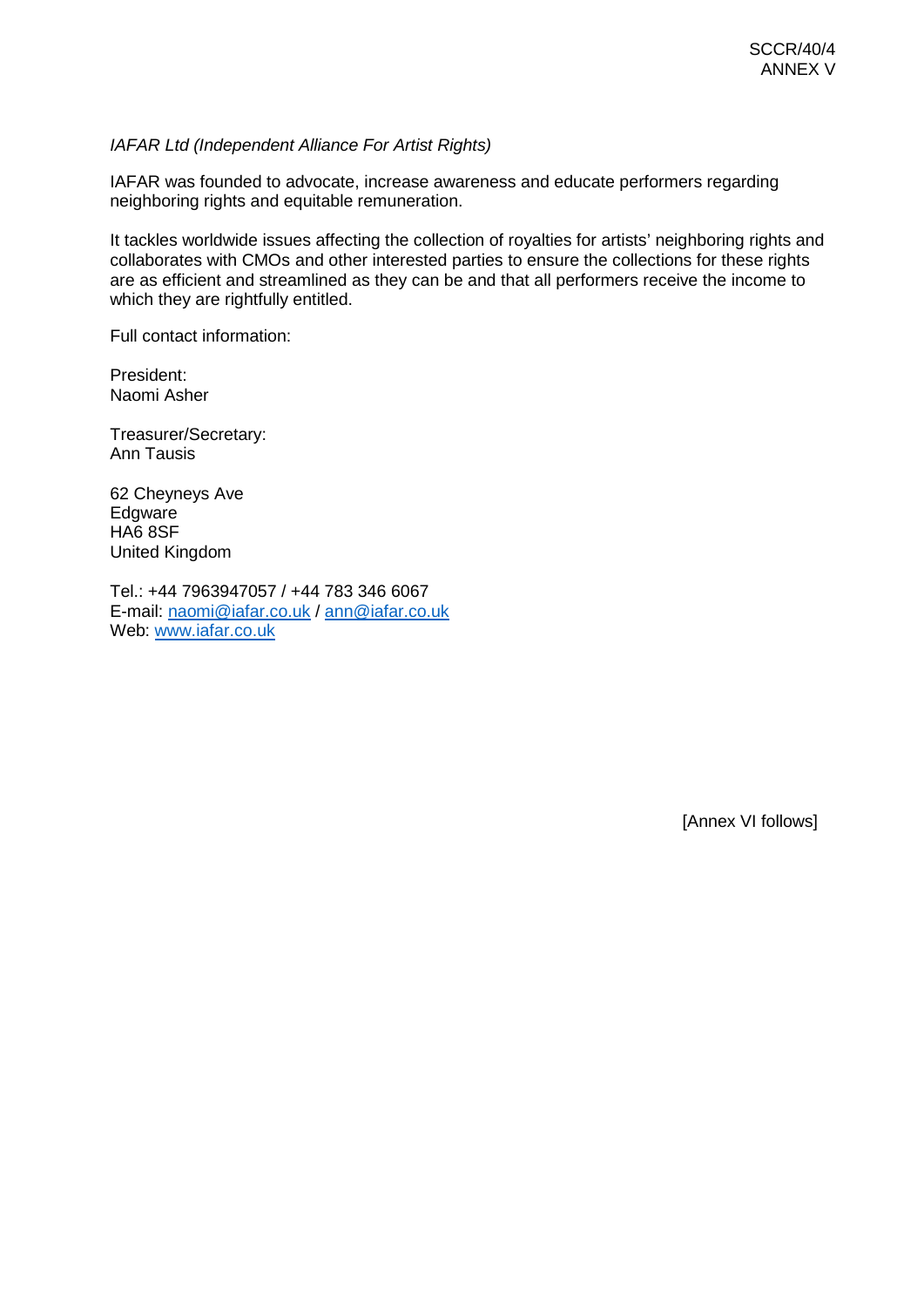# *Indian Singers Rights Association (ISRA)*

ISRA is the sole registered copyright society for singers in India registered as per Section 33(3) of the Copyright Act, 1957 by the Government of India vide Registration No. P.R.S. - 01/2013 on June 14, 2013, which has been subsequently renewed on October 10, 2018 for a further period of 5 years (up to 14th June, 2023) and is thereby permitted to commence and carry on the business of issuing or granting licenses in respect of performer's rights of singers and other activities ancillary thereto.

*Full contact information*

Founder Director & Chief Executive Officer: Sanjay Tandon

22081 Lantana Nahar Amrit Shakti Chandi vali, Andheri (e) Mumbai 400 072 India

Tel.: +91 22 4010 4666 E-mail: [md@isracopyright.com](mailto:md@isracopyright.com) Web: [www.isracopyright.com](http://www.isracopyright.com/)

[Annex VII follows]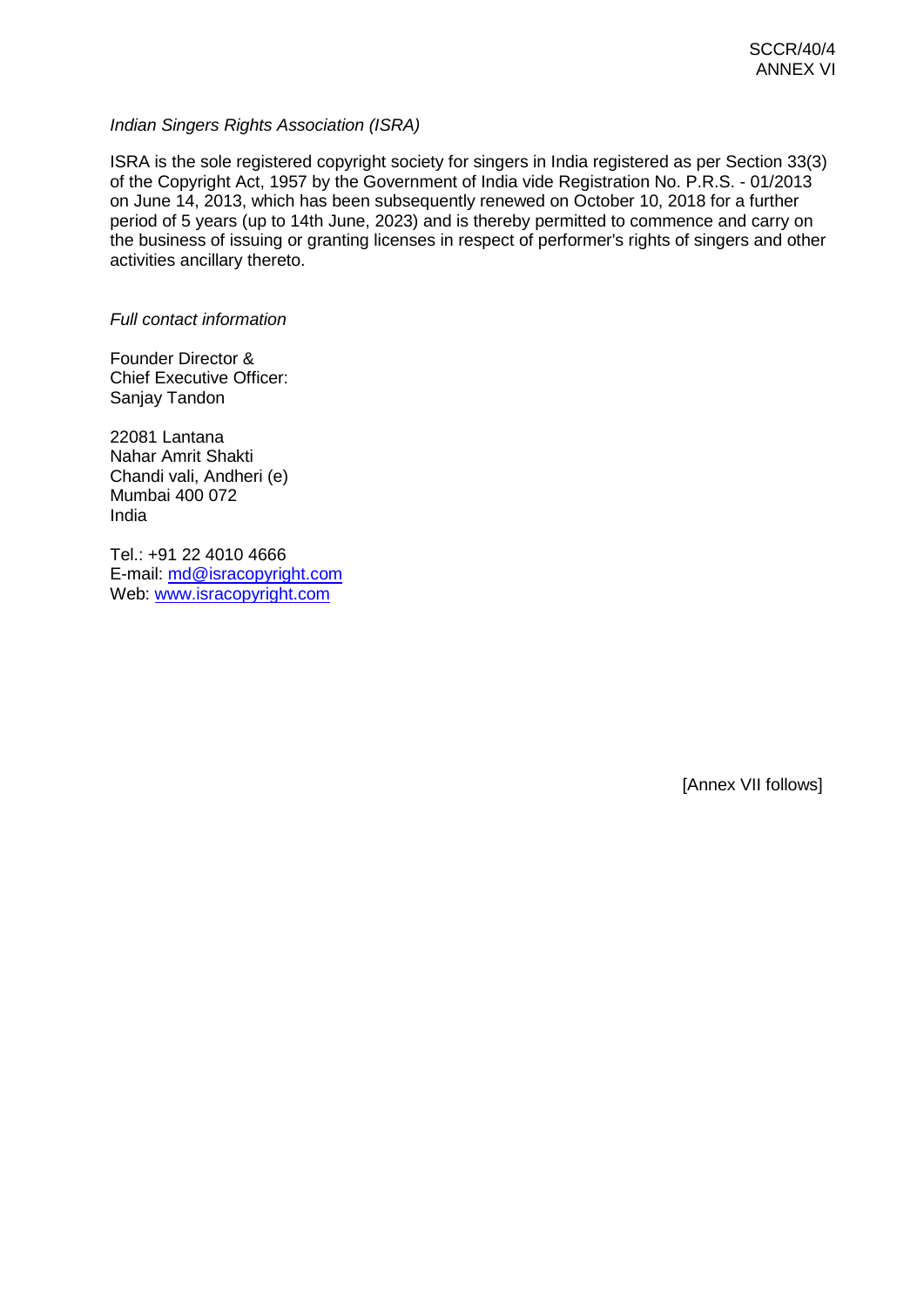### *Multimedia Society for Authors of Visual Arts (SOFAM)*

SOFAM is a collective management society. Its members are painters, sculptors, photographers, performance artists, video artists, cartoonists, illustrators, graphic designers and other visual creatives. In addition to collecting and distributing resale right and collective rights, managing licenses for primary rights and offering legal guidance to our members, SOFAM negotiates on behalf of artists at governmental, EU and international levels.

SOFAM also supports the arts with a modest artistic program of grants, prizes, and by helping to fund cultural projects. It is based at the European House of the Authors (MEDAA) in Brussels, a hub of artists' organizations.

Full contact information

Director Business Manager Marie Gybels

Europees Huis van de Auteurs Koninklijke Prinsstraat 87 1050 Brussel

Tel. +32 (0)2 726 98 00 E-mail: [marie.gybels@sofam.be](mailto:marie.gybels@sofam.be) Web: <https://www.sofam.be/>

[Annex VIII follows]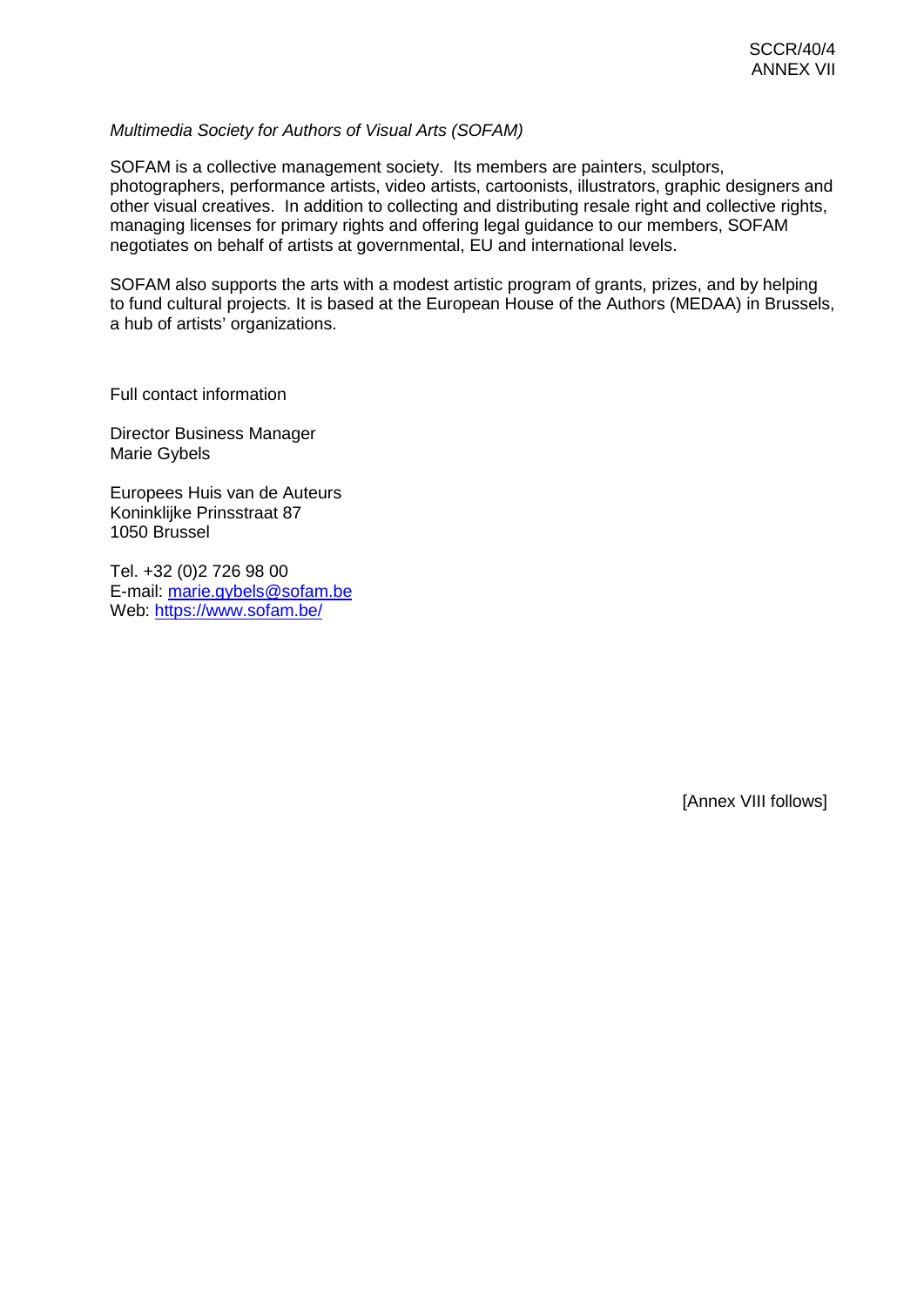*Society of Audiovisual Authors (SAA)*

The Society of Audiovisual Authors (SAA), established in 2010, represents the interests of collective management organisations (CMOs) and their audiovisual author members in Europe. Its 33 members in 25 countries manage rights for over 140,000 film, television and multimedia European screenwriters and directors. SAA supports audiovisual authors and promotes cultural diversity through policies that enable the dissemination of audiovisual authors' works to the audience. CMOs' role is to give easy, legal access to those works and ensure authors are fairly paid to encourage further creativity for the benefit of society.

Full contact information

Executive Director: Cécile Despringre

Rue du Prince Royal 87 BE -1050 Brussels

Tel. +32 894 93 30 E-mail: [c.despringre@saa-authors.eu](mailto:c.despringre@saa-authors.eu) Web: [www.saa-authors.eu](http://www.saa-authors.eu/)

[Annex IX follows]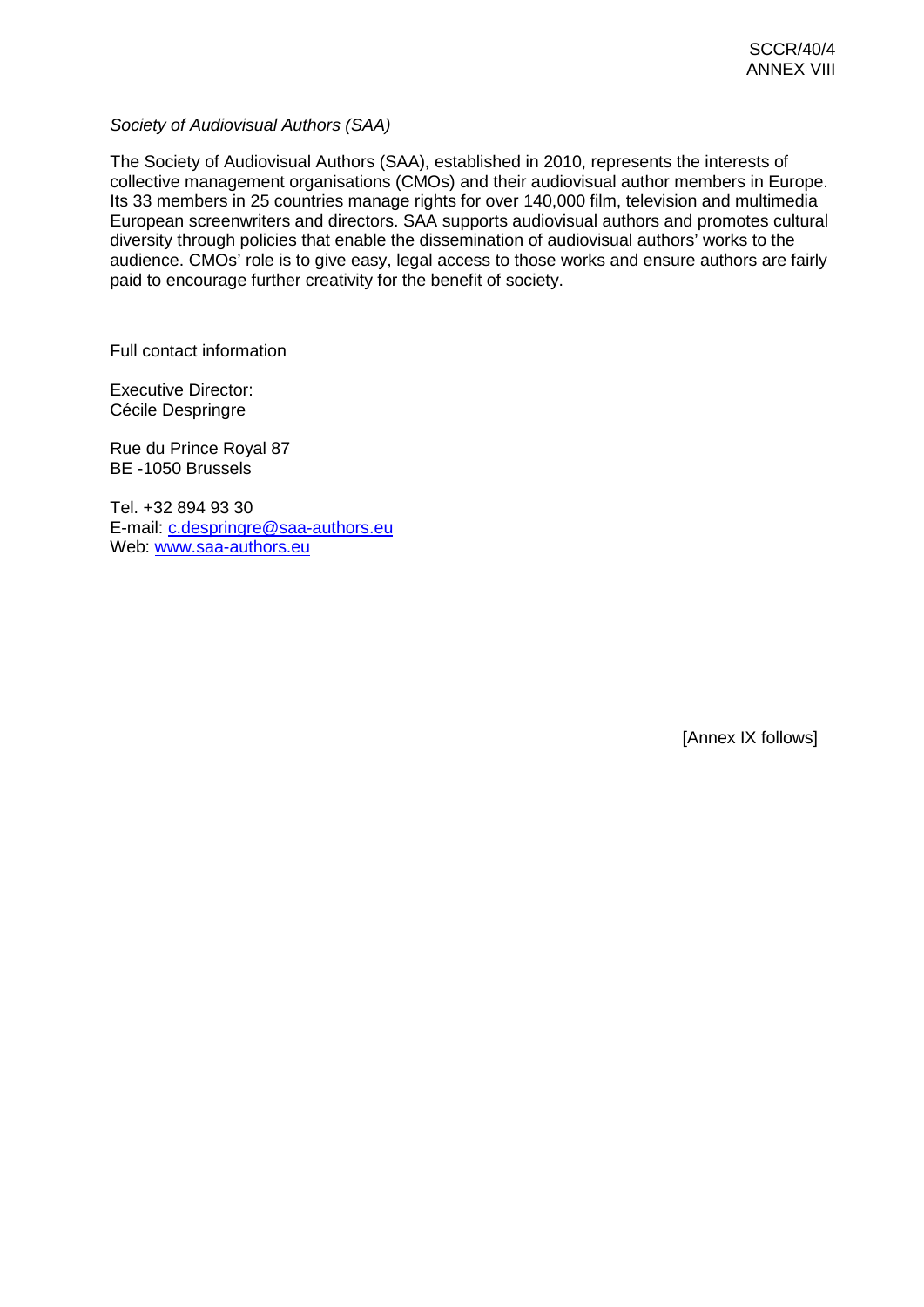# *Stichting Pictoright (Pictoright)*

Pictoright is the author's rights organization for visual creators in the Netherlands: illustrators, artists, graphic designers, photographers and other professional image creators. Pictoright distributes collective royalties, manages copyrights for artists, provides legal assistance, offers advice and strives for a better copyright position for image creators. It administers reproduction rights for approximately 2,500 Dutch and nearly 100,000 foreign visual artists in the Netherlands.

*Full contact information:*

Director: Vincent van den Eijnde

General Counsel: Hanneke Holthuis

Manager Individual Rights: Sander van de Wiel

*Stichting Pictoright Sarphatistraat 606-608 1018AV Amsterdam*

Tel. +31 20 589 18 40 E-mail: [info@pictoright.nl](mailto:info@pictoright.nl) Web: [www.pictoright.nl](http://www.pictoright.nl/)

[Annex X follows]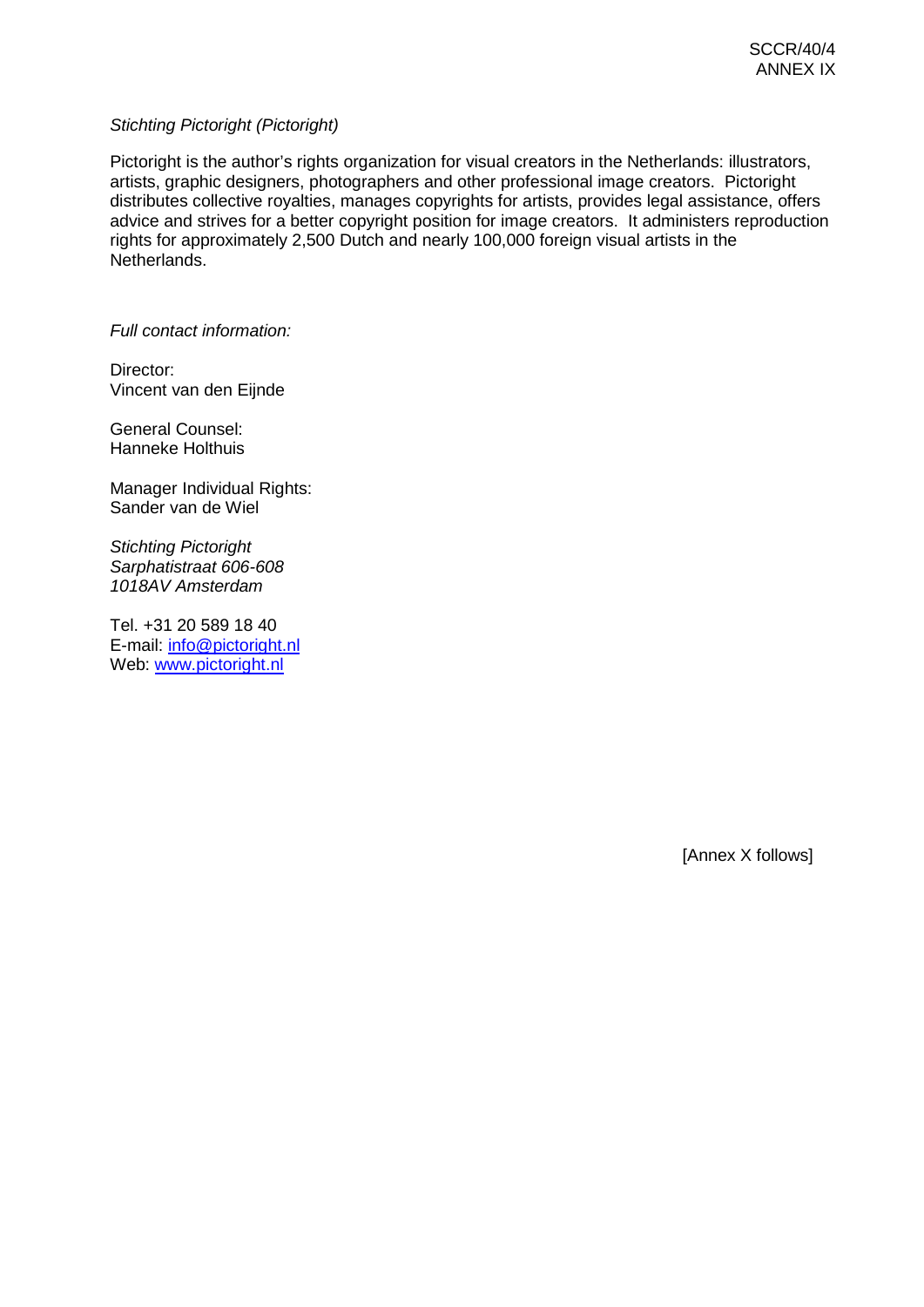# *Societe des Auteurs dans les Arts Graphiques et Plastiques (ADAGP)*

French Visual artists' society ADAGP (Societe des Auteurs dans les Arts Graphiques et Plastiques) represents today 15,000 direct members (divided into 119 nationalities , based in 66 countries) in all visual art disciplines: painting, sculpture, photography, architecture, design, comics, film and advertising posters, digital creation, video art, street art, manga and more. It has more than 60 years of experience in collecting and distributing artists' royalties for all forms of exploitation: books, press, merchandising, television, DVDs, video on demand, public projections, websites, digital applications, etc. ADAGP is the interface for all the players in the field of modern and contemporary art, such as museums, publishers, auctioneers, galleries, producers and broadcasters.

*Full contact information:*

General Manager Marie-Anne FERRY-FALL

11, rue Duguay-Trouin 75006 Paris, France

Tel.: + 33 (0)1 43 59 09 79 E-mail: direction@adagpfr; [fabienne.gonzalez@adagp.fr](mailto:fabienne.gonzalez@adagp.fr)

Web: [www.adagp.fr](http://www.adagp.fr/)

[Annex XI follows]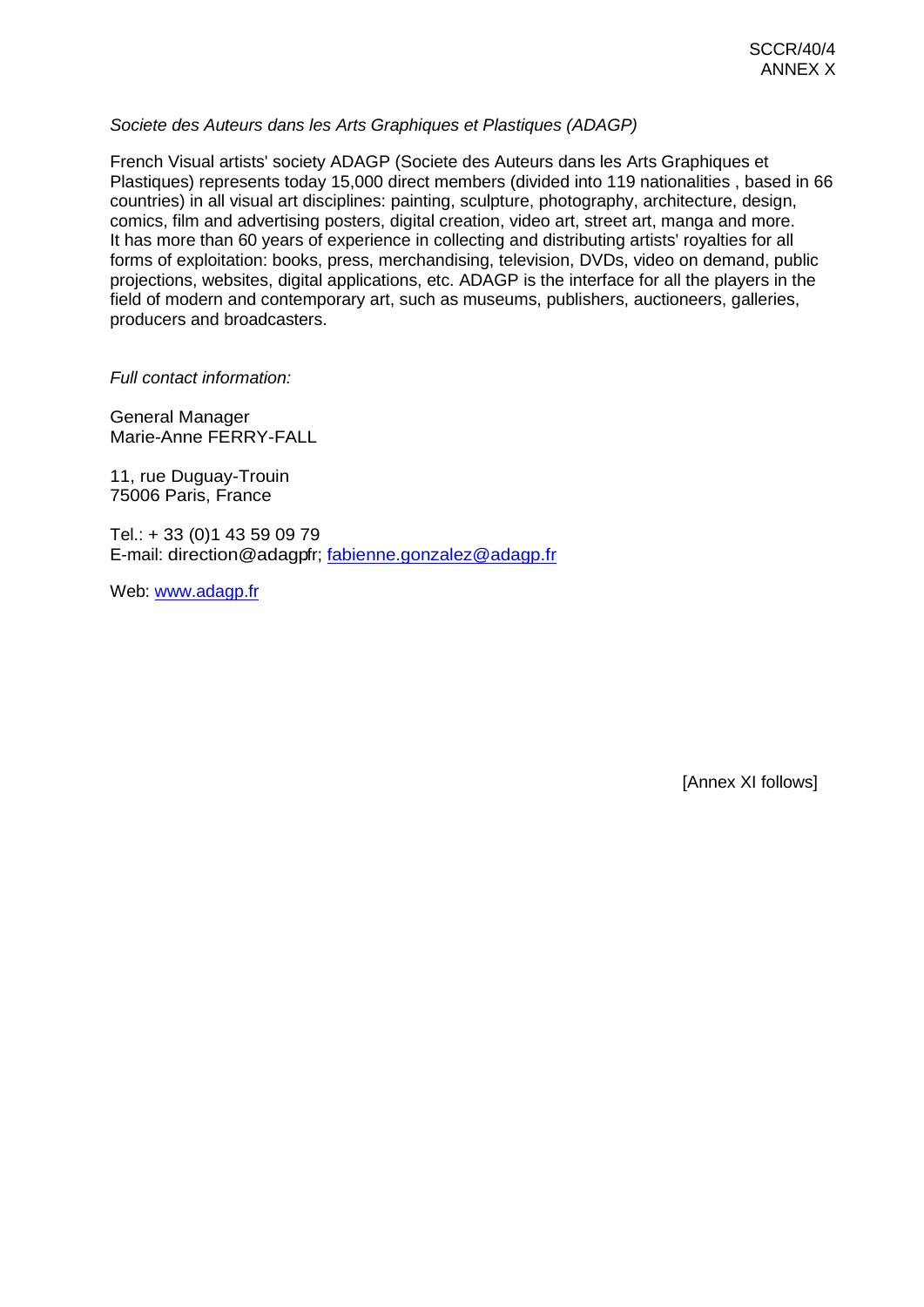# *Sightsavers*

Sightsavers campaigns for disability rights so that people with disabilities can participate equally in society. Part of Sightsavers' campaign work is supporting design, ratification, domestication and implementation of various human and disability rights instruments, including the Marrakesh Treaty.

# *Full contact information*

Global Advocacy Adviser Sightsavers East Central and Southern Africa: Martin Osangiri Okiyo

35 Perrymount Rd Haywards Heath RH16 3BW United Kingdom

Tel.: +254721605578. E-mail: [mokiyo@sightsavers.org;](mailto:mokiyo@sightsavers.org) agriffiths@sightsavers.org Web: [www.sightsavers.org](http://www.sightsavers.org/)

[Annex XII follows]